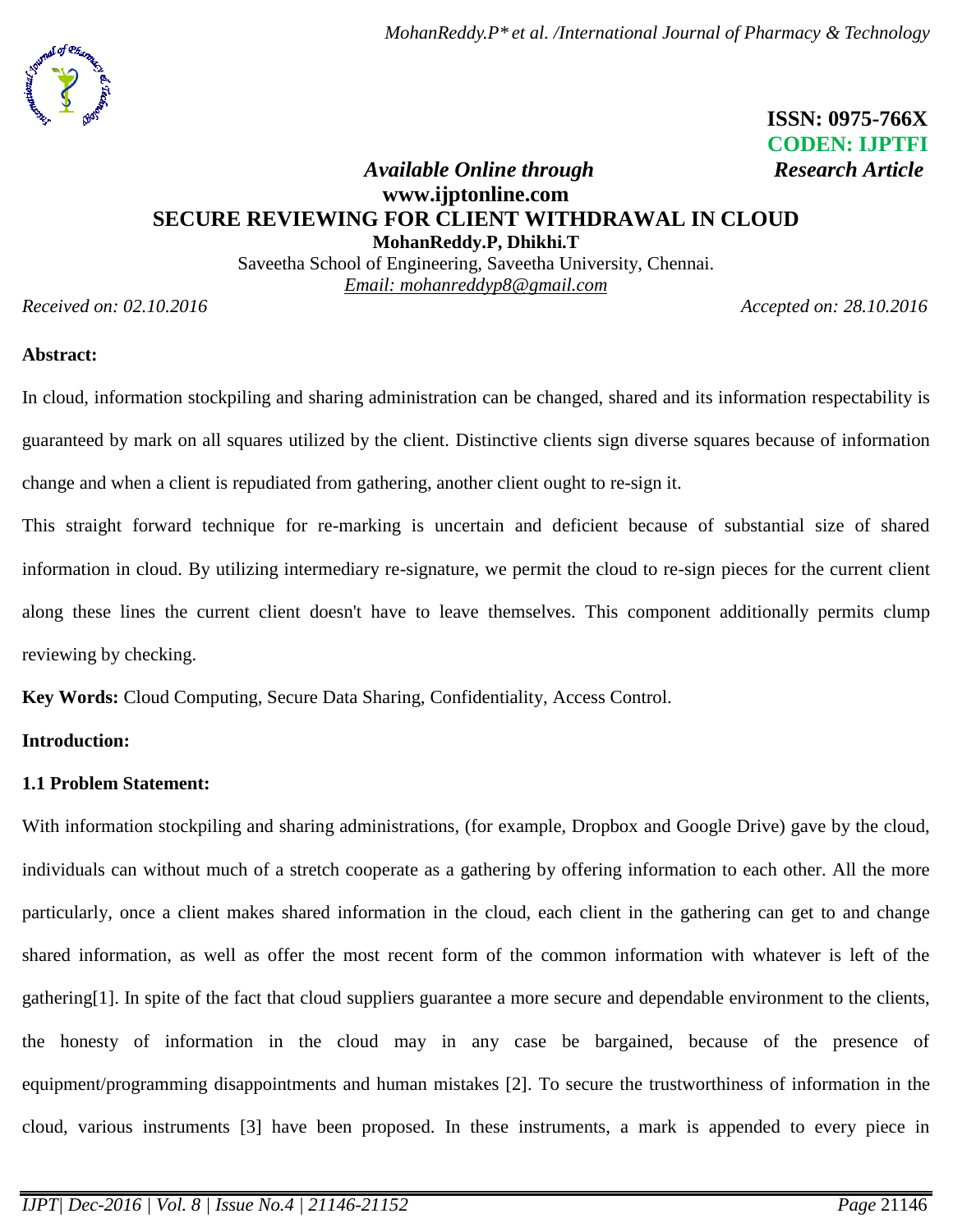information, and the honesty of information depends on the rightness of the considerable number of marks. A standout amongst the most critical and normal components of these systems is to permit an open verifier to productively check information respectability in the cloud without downloading the whole information, alluded to as open evaluating (or indicated as Provable Information Ownership [3]).

#### **1.2 Objectives:**

A quality yield plan it is resolved how the data is to be dislodged for prompt need furthermore the printed version yield. It is the most essential and direct source data to the client. Productive and insightful yield plan enhances the framework's relationship to help client basic leadership.

#### **2.1 Existing System:**

In existing components, a mark is appended to every piece in information, and the uprightness of information depends on the exactness of the significant number of marks. A standout amongst the most huge and regular components of these instruments is to permit an open verifier to productively check information trustworthiness in the cloud without downloading the whole information, alluded to as open inspecting. This open verifier could be a customer who might want to use cloud information for specific purposes or a third party examiner (TPA) who can give check administrations on information uprightness to clients. With shared information, once a client changes a piece, she additionally needs to figure another mark for the adjusted square. Because of the adjustments from numerous clients, distinctive squares are marked by various clients. For security reasons, when a client leaves the gathering or makes trouble, this client must be denied from the gathering[4]. Therefore, this denied client ought to never again have the capacity to get to and alter shared information, and the marks created by this renounced client are no more legitimate to the gathering. Thusly, despite the point that the stuff of shared information is not changed amid client repudiation, the squares, which were already noticeable by the refused client, still should be re-marked by a current client in the gathering. Therefore, the uprightness of the whole information can in any case be confirmed with the general population keys of existing clients as it were.

**Disadvantages:** 1. Direct strategy may cost the current client a colossal measure of correspondence and calculation assets.

2. The quantity of re-marked squares is entirely huge or the enrollment of the gathering is as often as possible evolving.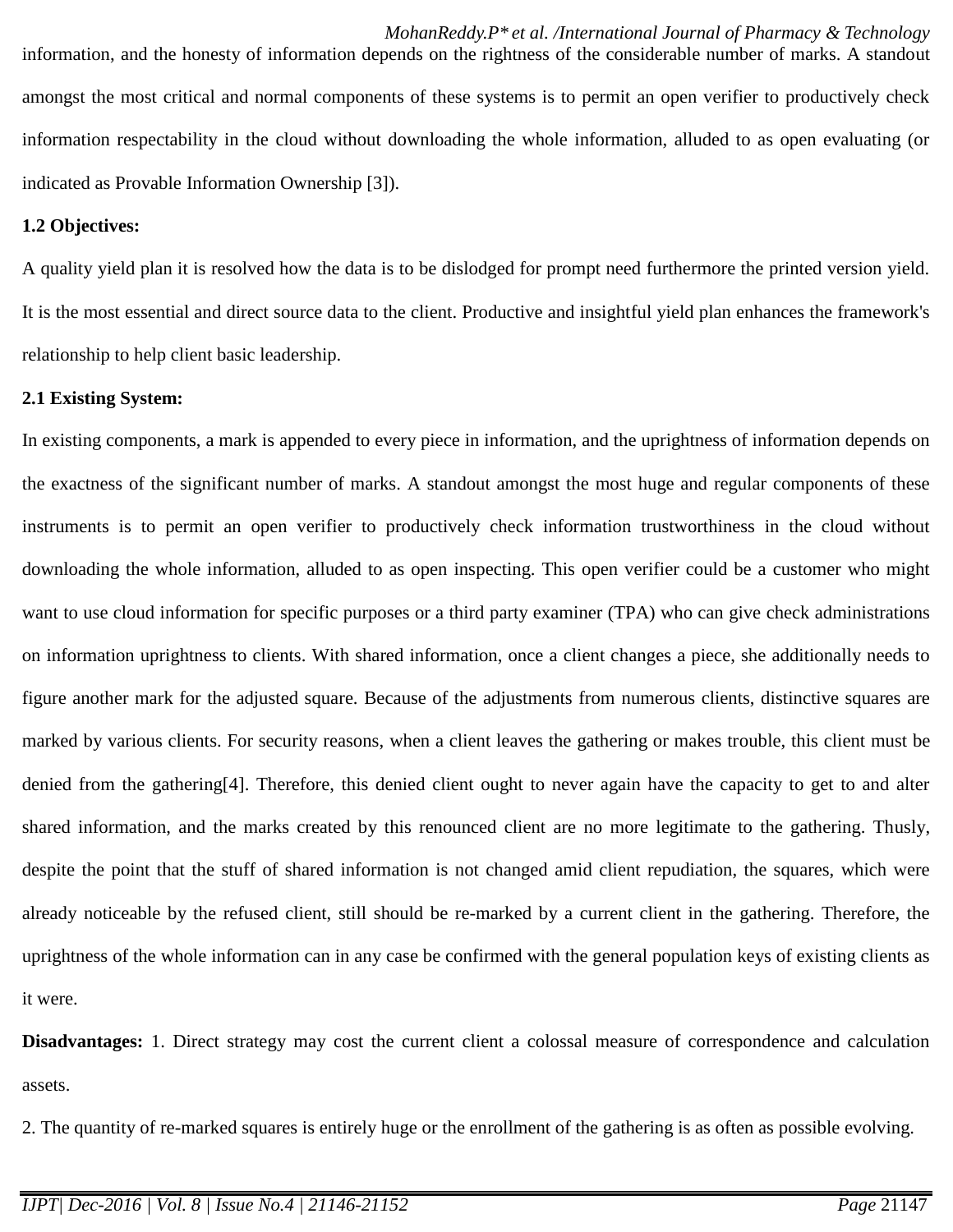**2.2 Proposed System:** In this paper, we propose Panda, a novel open examining instrument for the reliability of instructed information to proficient client renouncement in the cloud. In our component, by using the possibility of intermediary re-marks, once a client in the gathering is disavowed, the cloud can leave the squares, which were noticeable by the rejected client, with a re-marking key. Thus, the proficiency of client repudiation can be altogether improved, calculation and correspondence assets of existing clients can be effortlessly spared. In the interim, the cloud, which is not in the same trusted area with every client, is just ready to change over a mark of the renounced client into a mark of a current client on the same square, however it can't sign discretionary pieces in the interest of either the denied client or a current client. By planning another intermediary re-signature plan with decent properties, which conventional intermediary resignatures don't have, our instrument is constantly ready to check the respectability of shared information without recovering the whole information from the cloud. Additionally, our proposed system is adaptable, which shows it is not just ready to effectively bolster countless to share information and additionally ready to handle numerous reviewing assignments all the while with bunch evaluating. What's more, by taking points of interest of Shamir Mystery Sharing, we can likewise augment our component into the multi-intermediary model to minimize the shot of the abuse on re-marking keys in the cloud and enhance the unwavering quality of the whole instrument.

**Advantages:** It takes after conventions and does not contaminate information respectability effectively as a vindictive enemy.. Cloud information can be effectively shared among countless, and the general population verifier can deal with countless assignments at the same time and productively.

#### **Minimal Proof of Retrievability:**

In a proof-of-retrievability framework, an information stockpiling focus must demonstrate to a verifier that he is really putting away the greater part of a customer's information. The focal test is to manufacture frameworks that are both effective and provably secure — that is, it ought to be conceivable to separate the customer's information from any prover that passes a confirmation check. In this paper, we give the main confirmation of-retrievability plans with full verifications of security against subjective enemies in the most grounded model, that of Juels and Kaliski[5]. Our first plan, worked from BLS marks and secure in the arbitrary prophet model, includes a proof-of-retrievability convention in which the customer's question and server's reaction are both amazingly short. This plan permits open irrefutability: anybody can go about as a verifier, not only the record proprietor. Our second plan, which expands on pseudorandom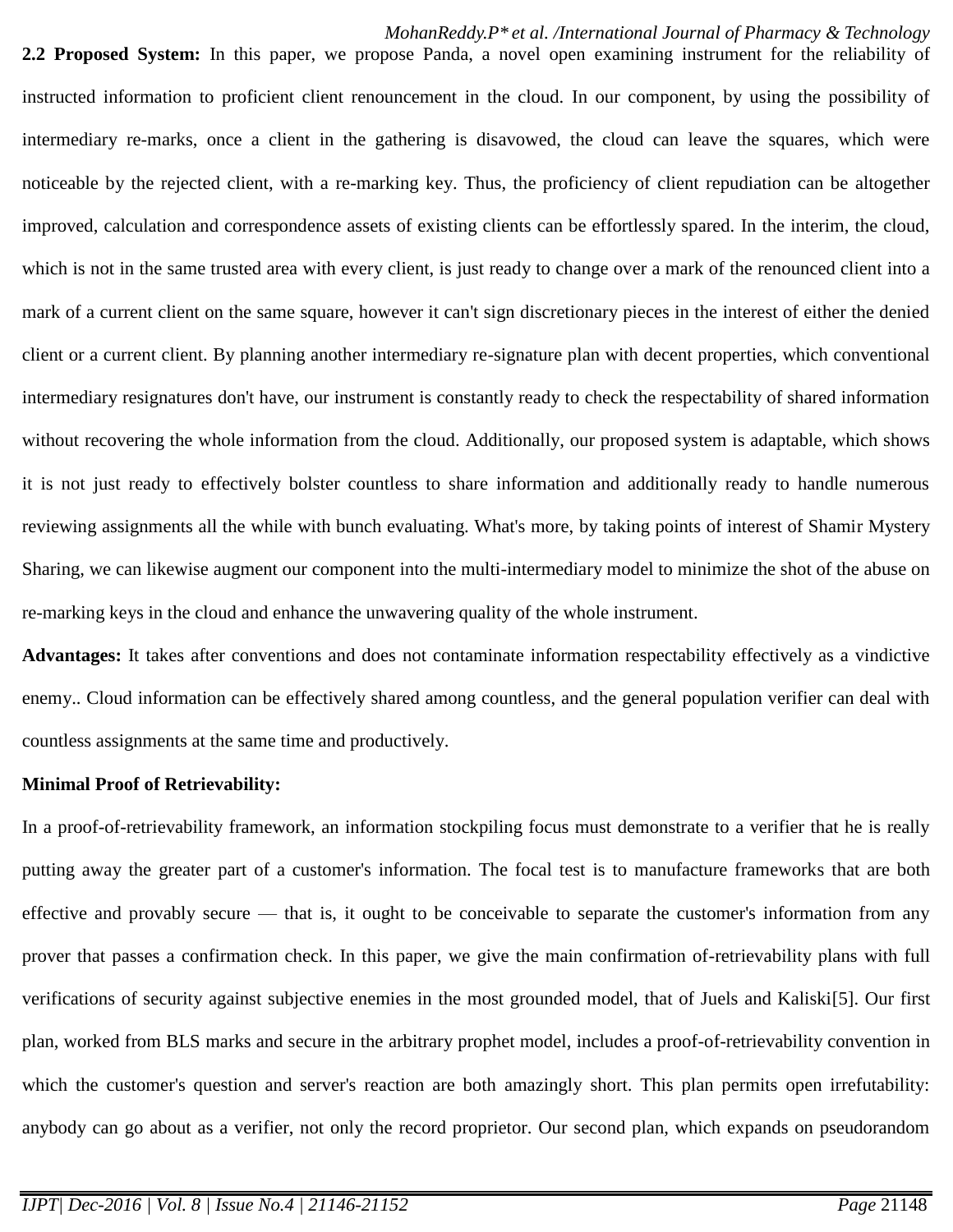capacities (PRFs) and is secure in the standard model, permits just private confirmation. It highlights a proof-ofretrievability convention with a significantly shorter server's reaction than our first plan, however the customer's inquiry is long. Both plans depend on homomorphic properties to total a proof into one littleauthenticator esteem.

#### **Guaranteeing Data Storage Security in Cloud Computing:**

Distributed computing has been imagined as the cutting edge design of IT venture. As opposed to conventional arrangements, where the IT administrations are under appropriate physical, intelligent and faculty controls, distributed computing moves the application programming and databases to the substantial server farms, where the administration of the information and administrations may not be completely dependable [6]. This one of a kind quality, be that as it may, postures numerous new security challenges which have not been surely knew. In this article, we concentrate on cloud information stockpiling security, which has dependably been a critical part of nature of administration. To guarantee the rightness of clients' information in the cloud, we propose a successful and adaptable conveyed plan with two notable elements, contradicting to its forerunners.[7] By using the homomorphic token with dispersed check of eradication coded information, our plan accomplishes the combination of capacity accuracy protection and information blunder limitation, i.e., the distinguishing proof of acting up server (s). Not at all like earlier works, the new plan further backings secure and effective element operations on information squares, including: information overhaul, erase and affix. Broad security and execution examination demonstrates that the proposed plan is exceptionally effective and versatile against Byzantine disappointment, vindictive information adjustment assault, and considerably server intriguing assaults.

### **Algorithms / Techniques Used:**

1. We have used the MD5 algorithm(Message Digest 5) which is used in auditing of files.

2. While implementing this, we need to be cautious regarding the creation of the key which is the first and foremost step of authorization.

3. Along with it, the AES(Advanced Encryption Standard) algorithm provides the safety to share the data among the members involved efficiently.

# **System Design**

Distributed computing has been imagined as the cutting edge design of IT Enterprise. It moves the application programming and databases to the brought together extensive server farms, where the administration of the information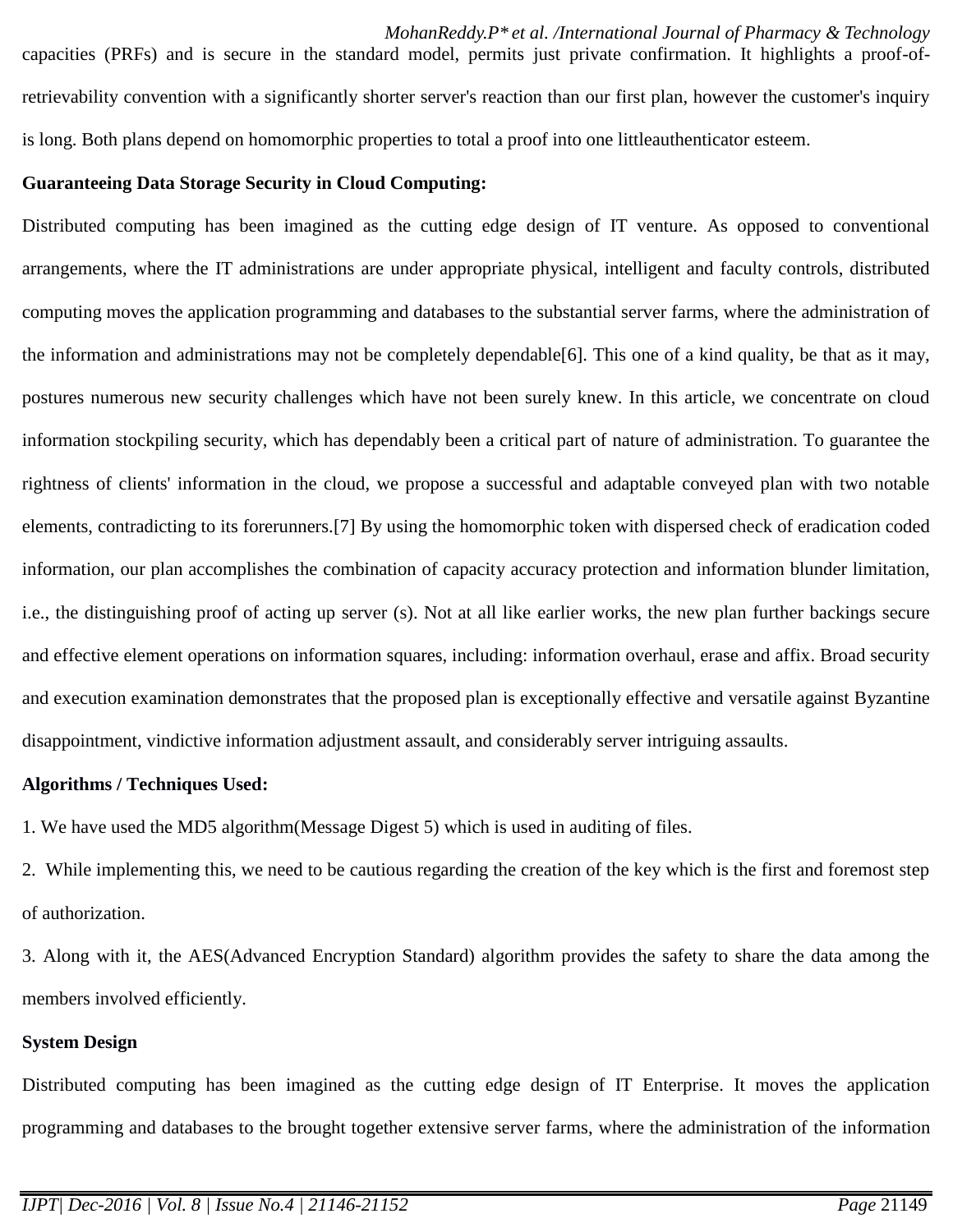*MohanReddy.P\* et al. /International Journal of Pharmacy & Technology*

and administrations may not be completely dependable. This extraordinary worldview achieves numerous new security challenges, which have not been surely knew. This work thinks about the issue of guaranteeing the respectability of information stockpiling in Cloud Computing. Specifically, we consider the errand of permitting an outsider evaluator (TPA), in the interest of the cloud customer, to check the honesty of the dynamic information put away in the cloud. It is shown below in fig.1



**Fig.1: Architecture Diagram.**

The presentation of TPA wipes out the contribution of customer through the reviewing of whether his information put away in the cloud is for sure in place, which can be essential in accomplishing economies of scale for Cloud Computing. The backing for information flow by means of the most broad types of information operation, for example, piece change, insertion and erasure, is likewise a critical stride toward common sense, since administrations in Cloud Computing are not constrained to document or reinforcement information as it were. While earlier chips away at guaranteeing remote information respectability regularly does not have the backing of either open evidence or element information operations, this paper accomplishes both[9]. We first recognize the troubles and potential security issues of direct expansions with completely dynamic information overhauls from earlier works and after that demonstrate to build an exquisite confirmation plan for consistent combination of these two remarkable elements in our convention outline.The above process is shown below in fig.2:





**Fig.2:Process diagram.**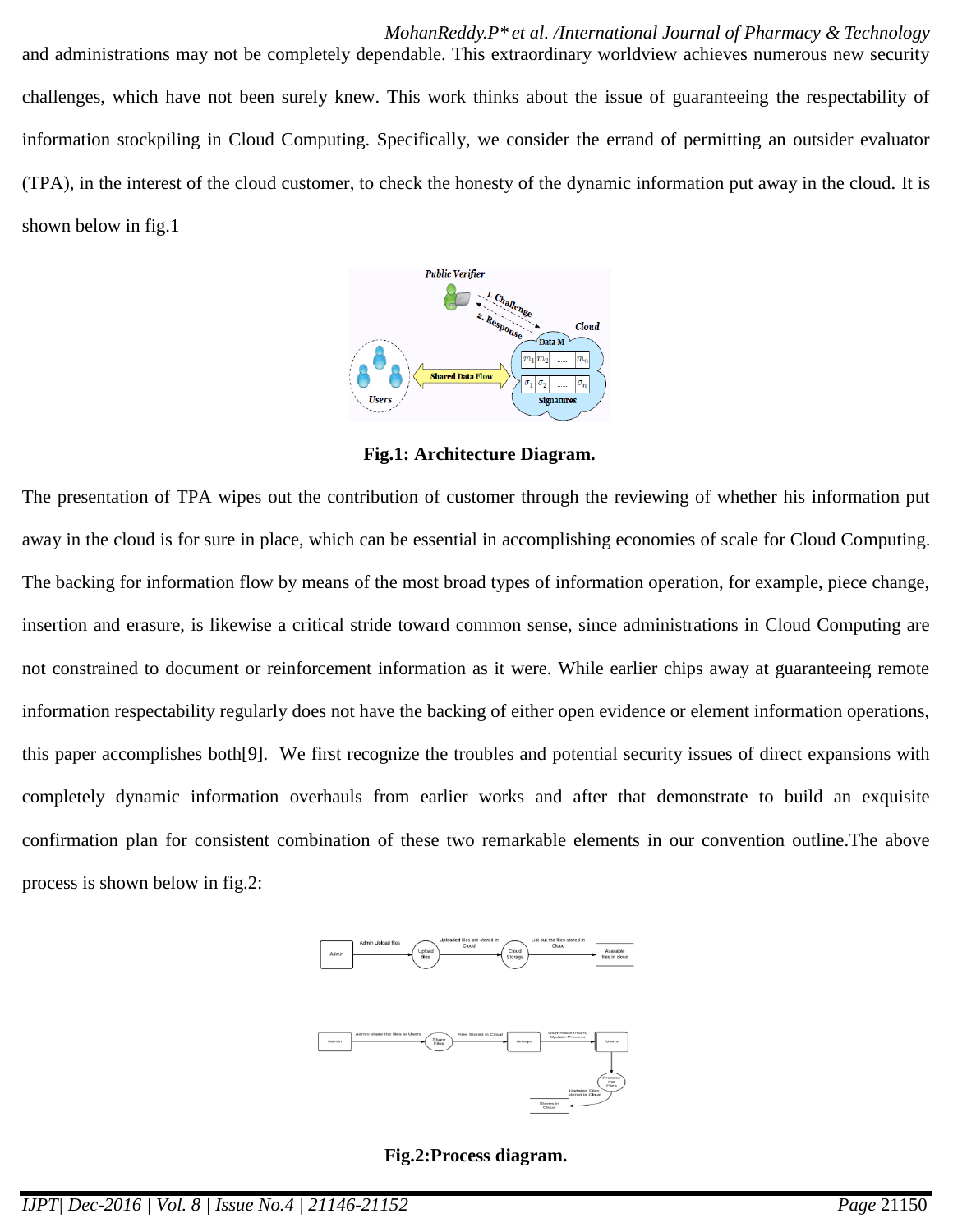Since this anticipate is about Sharing documents to companions perform PC activities the venture has been outlined remembering the future extensions. What we have pointed and accomplished making is not an item but rather an instrument to a superior car environment, an apparatus can be utilized to shape numerous things later on, subsequently this anticipate will offer ascent to numerous future alterations forking every which way. Portions of this cloud not so



**Fig.3: Flow Diagram.**

The most effective method to outline such kind of agreement safe intermediary re-signature plans while likewise supporting open reviewing (i.e., blockless unquestionable status and non-flexibility) remains to be seen. Basically, since arrangement safe intermediary re-signature conspires for the most part have two levels of marks (i.e., the primary level is marked by a client and the second level is re-marked by the intermediary), where the two levels of marks are in various structures and should be checked in an unexpected way, accomplishing blockless irrefutability on both of the two levels of marks and confirming them together in an open evaluating component is testing [10]. Theabove process is shown in the fig.3

### **Expected Outcomes:**

- 1. The message will be encrypted and sent to the people in the group.
- 2. The main work of creating the key is done by the MD5
- 3. There is no leakage of the information and it is done in a secured way and everything will proceed only with the accurate authorization.
- 4. The hacker tries to hack the data in the cloud storage, but he will not be able to obtain any information without the authorization, thus maintaining the confidentiality of the data.